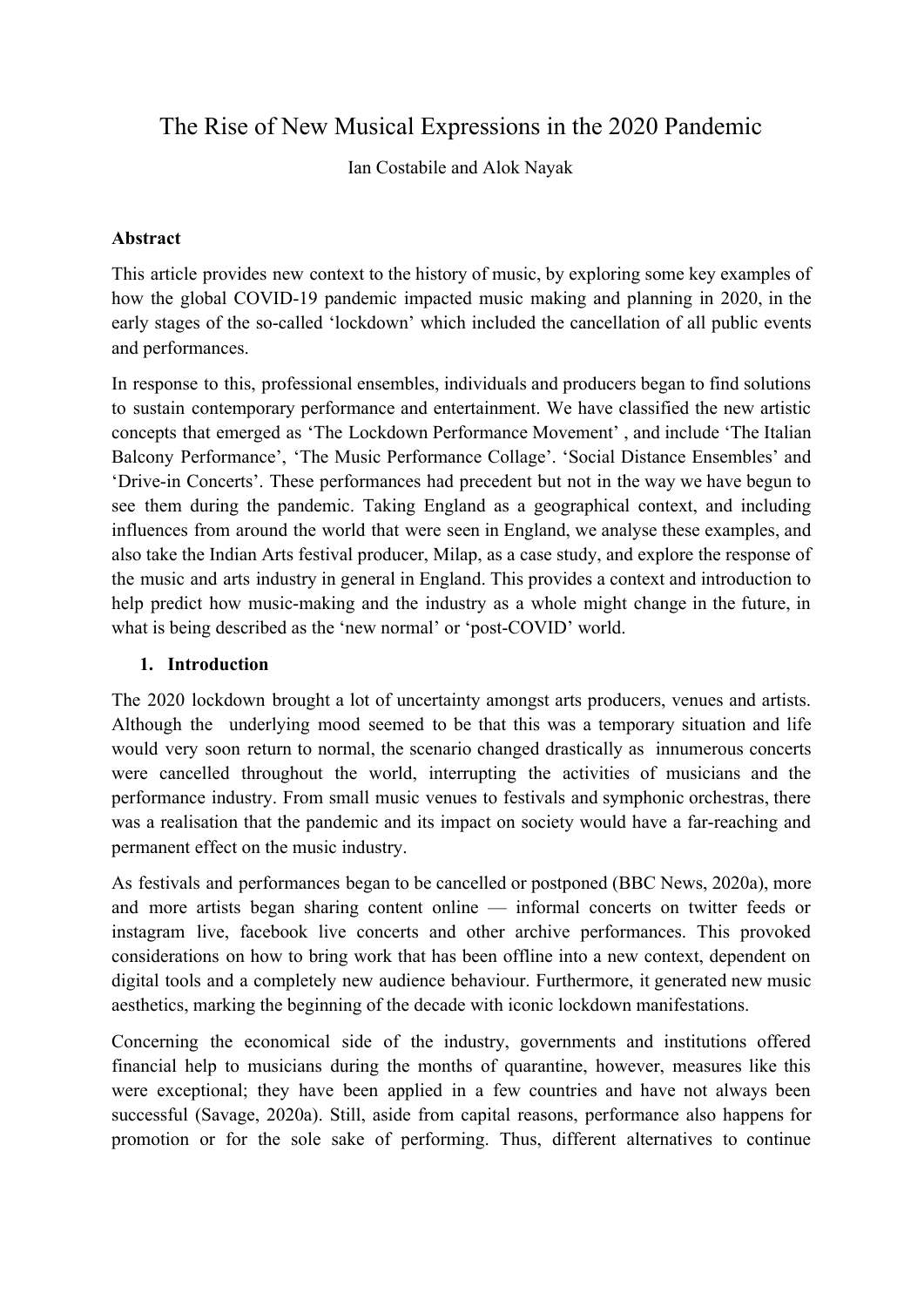providing entertainment to society have been sought, mainly through streaming and other digital means.

Following the above considerations, here we examine the following points:

- The 'Lockdown Performance Movement' or the music performance manifestations that achieved high visibility throughout the world-wide lockdown.
- The significance of digital tools and skills for online performance and the importance of social media during the lockdown.
- A case study to examine how one festival producer responded to the impact of the pandemic and lockdown on Indian music performance.
- How producers and musicians are beginning to recover and plan for the future beyond the lockdown.

### **2. The Lockdown Performance Movement**

The early stages of the lockdown seemed to trigger different responses in musicians. Coming from their perspective, some performances were career focused — perhaps coming from a need to maintain public profile, income and career development, as well as to fulfil the musician's inherent desire to perform to an audience. On the other hand, the performance movements were also characterised by societal needs too, and were aimed at addressing the sociological impact on a society with no active musical performances, or to positively influence health and wellbeing, particularly during the most uncertain periods in the pandemic.

We characterise the 'Lockdown Performance Movement' as the different aesthetic manifestations of music which set trends throughout the world and are set to leave their footprints in the history of art. These manifestations were strongly characterised by their unique tendencies, style and meaning. Different sub-acts that must be considered are:

- 1. The Italian Balcony Performance
- 2. The Music Performance Collage
- 3. Social Distance Ensembles
- 4. The Drive-in Concerts

The first act concerns footage of musicians in Italy playing or singing music on their balconies while in lockdown (Hall, 2020). This manifestation began in March and spread throughout different regions, expanding to other countries and becoming popular in social media. This concept expands to all musical acts that happened in the streets, including, for instance, the weekly 'Clap for Carers' in the UK. This was designed to appreciate the NHS and care staff during the first weeks of the COVID-19 lockdown, and were often enhanced with musical acts and collaboration on streets around the country (Speare-Cole, 2020).

For musical groups (i.e. musical bands, choirs and orchestra ensembles), one solution for continuing work was found by recording remotely and sharing the files with a video editor, who could synchronise the music and create original material to be shared online. This act resulted in countless performances in a type of 'collage', a video edition that synchronised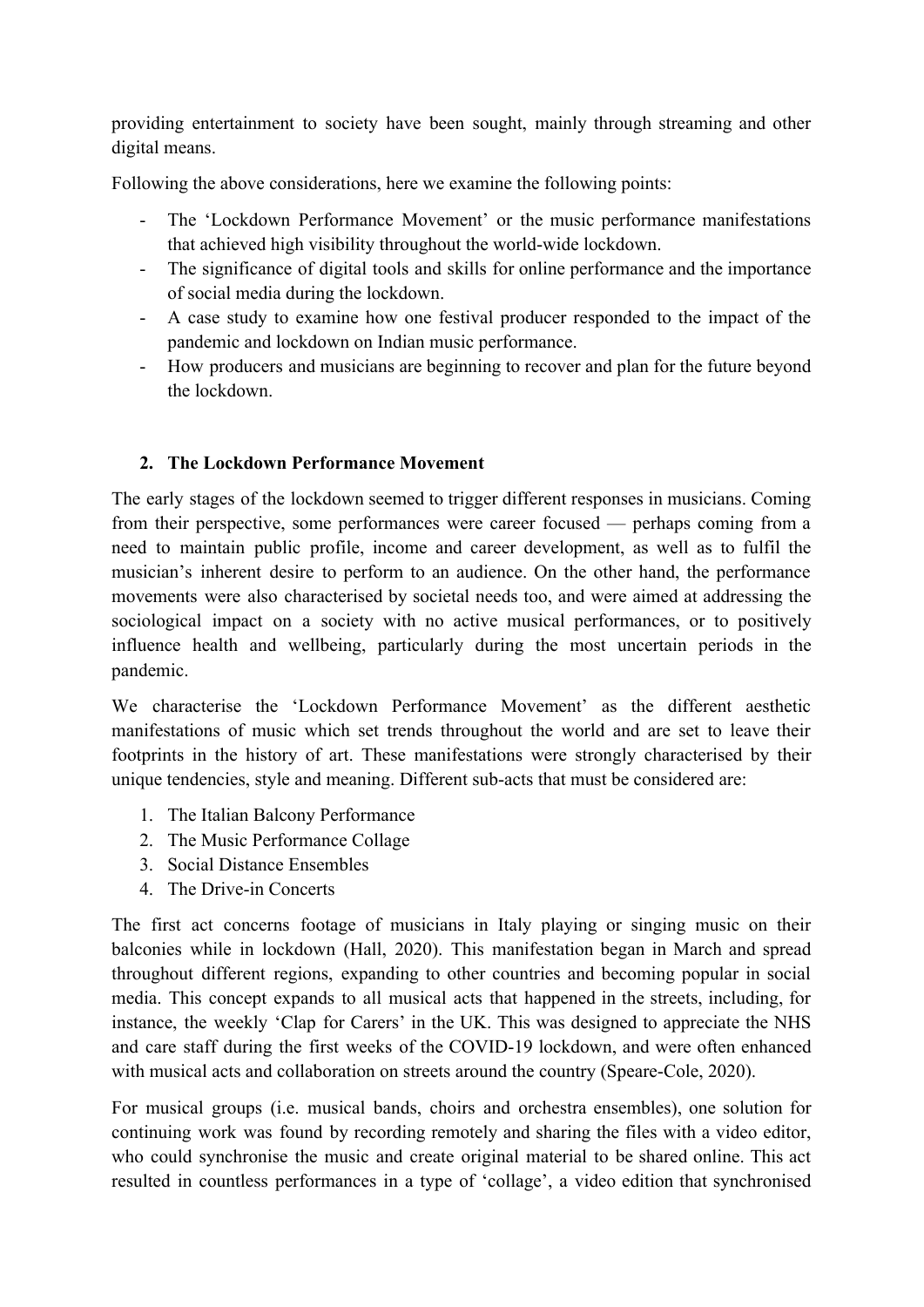individual remote acts. As there is not yet a clear terminology to describe the style of this edition, we here suggest the term 'Music Performance Collage'.

Certainly Music Performance Collage was already happening before the lockdown, however, there were no large ensembles doing this and innumerous manifestations of this art form came only through the pandemic event. We can observe several examples of 'lockdown orchestras', such as the BBC Lockdown Orchestra (Savage, 2020c), the Socially Distant Orchestra, the Arctic Philharmonic, and the same type of manifestations appeared from choirs, such as the Couch Choir and the Quarantine Choir. A Classic FM article from May shows 39 examples of large ensembles (Asprou, 2020).

Our third classification proposes the 'social distance ensemble' scenario. As another solution for music collaboration, musicians who could meet in physical spaces but had to be in accordance with social distancing guidelines could still perform together by keeping a certain distance (in the UK for instance, that would be 2 metres). Small groups of musicians began with this form of manifestation (BBC News, 2020b) and were soon followed by larger ensembles, such as the Berlin Philharmonic (Tommasini, 2020). In popular music, many artists have done the same and streamed live shows (Hunter-Tilney, 2020).

Finally, while the above suggested social distance between group members and video recording or streaming, a similar idea was to do the same and include a socially distancing audience. This was made possible with 'drive-in concerts', which happened initially in Norway, Denmark, Lithuania and US (Iqbal, 2020).

#### **3. Looking for Other Digital Music Contexts**

Outside of the trending lockdown performances mentioned before, musicians have also explored other digital routes. However, for those who were not familiarised with digital performance, engaging with new tools was certainly a challenge. Before the lockdown, those who performed at local venues (e.g. bars, pubs, small events) had their audience in physical contexts. Going digital meant they had to attract this same audience to their media channels, or find new audiences. Previously, the local scene had offered an advantage for some musicians, since the online world has a wide-range of performance musicians with well-established audiences and social media followers, which means more competition in terms of visibility.

To a certain extent, musicians with music technology skills and home-studios were advantageous. Whereas a great part of the world population in this decade has access to computers and mobile phones with recording and streaming capabilities, the standard quality of inbuilt microphones and cameras are not high quality. Video and audio quality is crucial to create an ambience where the audience can engage virtually and enjoy the experience. It is very likely that many musicians planning to go digital during quarantine have invested in new performance equipment.

Besides the technology, there are two more considerations for musicians going digital. The first is whether the act will be live or recorded. The second consideration is whether a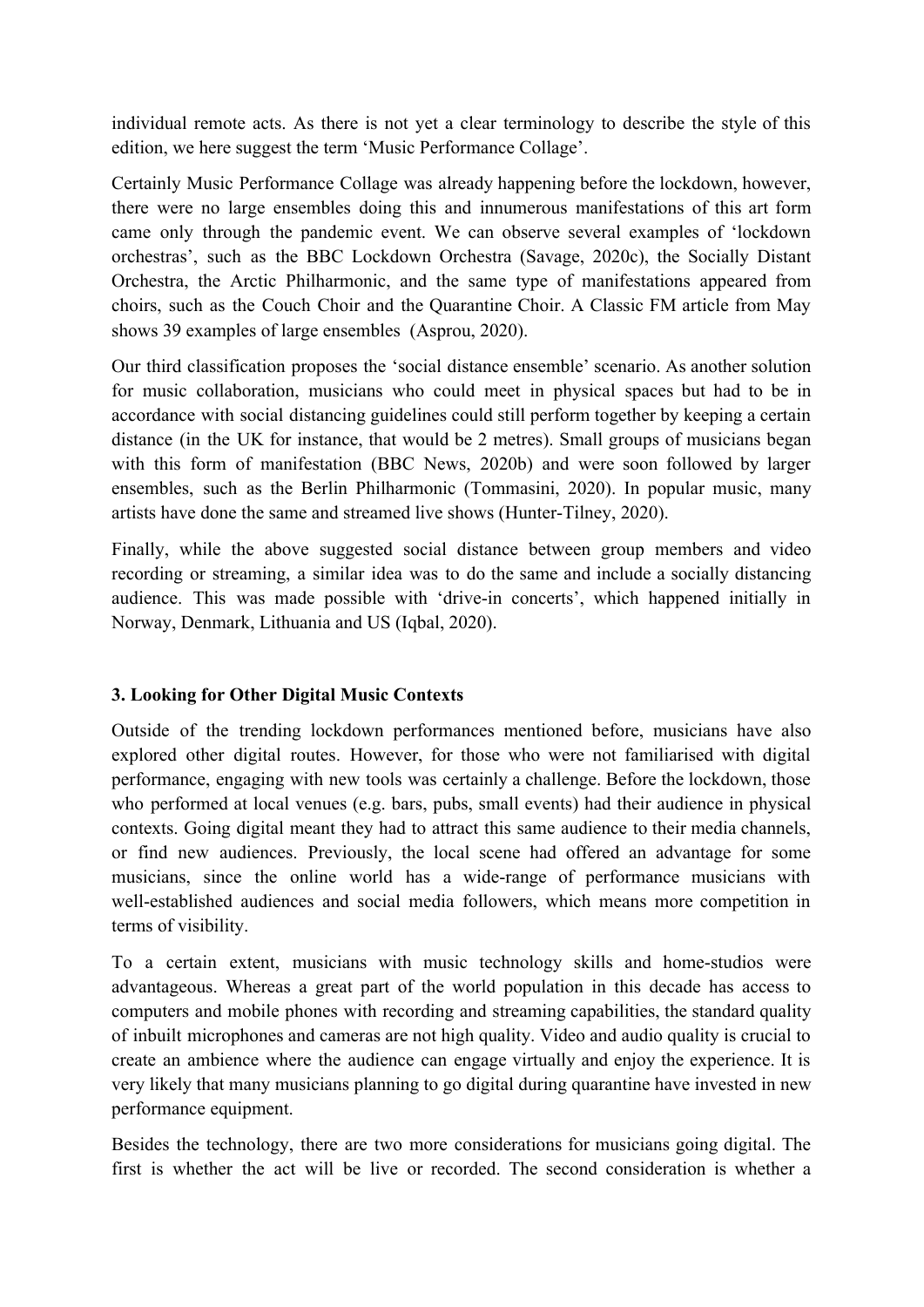musician will play solo or within a group. For several reasons, such as finding the audience or having an efficient digital setup, the option of going live is more ambitious. Playing within a group is also a greater challenge, as current broadband latency issues do not allow real-time synchronisation.

While we walk towards 5G and faster connectivity, online interaction between musicians is becoming more apparent. The research field of Networked Music Performance (NMP) and platforms for collaborative performance such as eJamming and Sofa Session are likely to become more popular (Mills, 2019). In 3D virtual worlds, live performance is still in early-stages but has been attracting more attention. For instance, live DJ performances through Fortnite have attracted audiences of millions (Stephen, 2019; Stuart, 2020).

Finally, unconventional social media platforms seem to have attracted more musicians during the lockdown. Whereas YouTube and Facebook have been the major platforms for music streaming and networking, Instagram, which initially was popular with the visual arts such as photography, has gained power in the music market. This has been facilitated by the introduction of the live feature in 2016 and the progress with video sharing capabilities, such as allowing longer videos, introduced in 2018 through IGTV (Khaimova, 2019). In the 2020 lockdown, we can presume that the number of musicians joining the platform has increased.

#### **4. The Festival Producer: A case study**

Milap is a Liverpool based international Indian arts organisation that produces festivals, performances and recordings, as well as supporting a career pathway for artists. Its work in the music sector has included an annual festival programme and monthly concerts in Liverpool since 1985, and in Greater Manchester and London since the early 2000s (Milapfest, n.d.). At the start of March, Milap's calendar for 2020 included a new festival concept 'Music for the Mind & Soul', a series of performances at London's Southbank Centre, (all between April and July) and a major new 12-day multi-venue festival in Liverpool in November. Here we present the reaction of Milap from the perspective of its artistic director, Alok Nayak — co-author.

The major representative body and major funder for Milap is Arts Council England, who in March 2020 provided an early set of responses, by way of leading arts organisations through the crisis. Their first response was to support individual artists and independent cultural organisations (Henley, 2020).

For Milap, with little opportunity to apply for funding immediately, stabilisation and response came in the form of looking for online activities and changing its focus to produce online performances and recordings, and moving its resources to what could happen during lockdown and most people staying at home.

Many theatres began to close (Bakare, 2020) and when festivals were cancelled due to rules on social distancing and bans on mass gatherings, musicians throughout the world began performing online from home (Savage, 2020b). It seemed like the only possible response for Milap was to try to find new solutions to the crisis. The Lockdown Performance Movement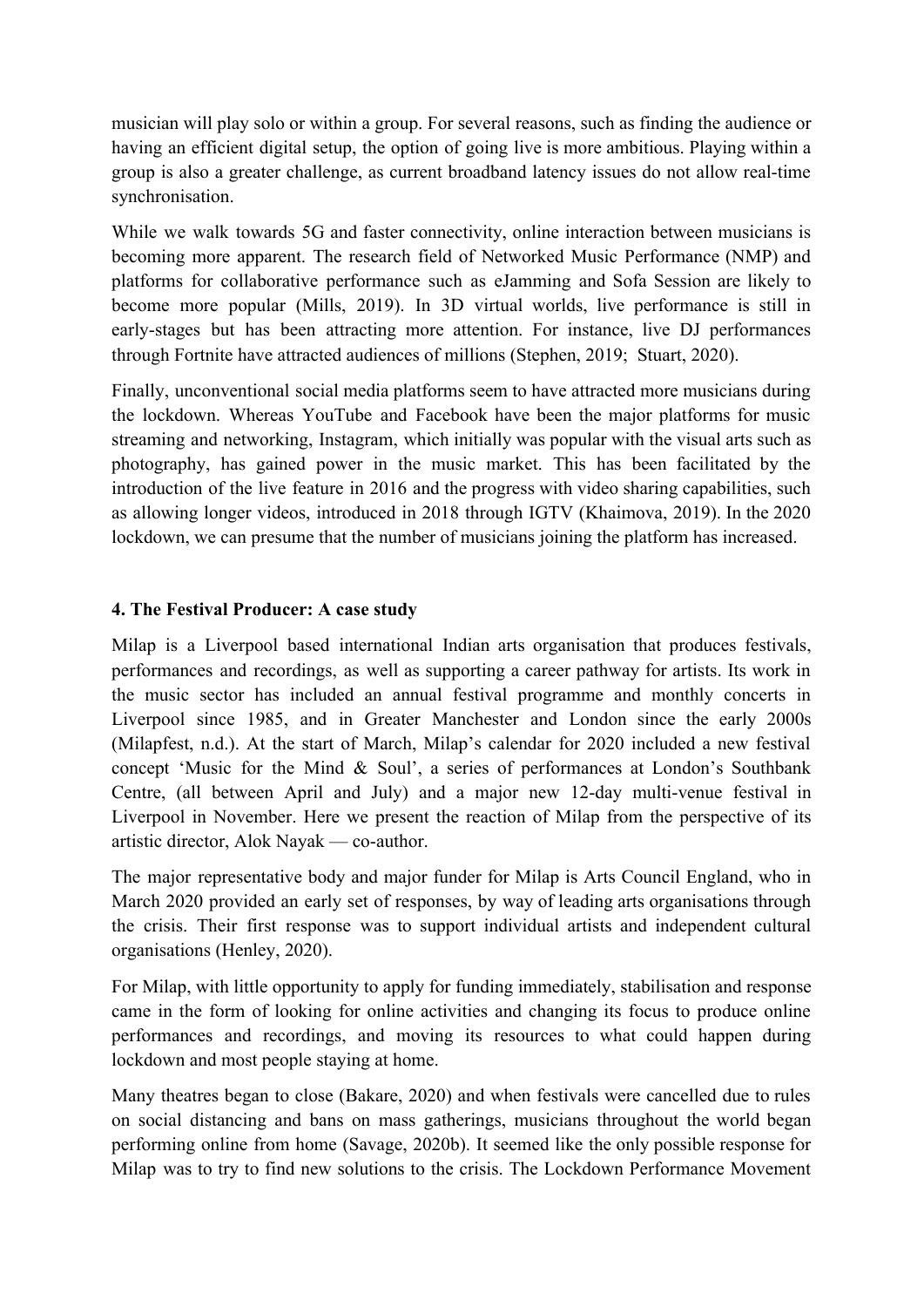suggested above did not seem to find their way into the Indian music tradition — in a largely solo tradition, with duets or mini ensembles, improvised music and more formal settings for performances, Indian music could not move outdoors, to informal spaces or to collaborative digital platforms. At that time though, artists with social media platforms began to put more content online in the form of solo performances or talks, in the form of Facebook and Instagram Live or recorded performances 'at home'. These are intimate, informal and interactive, and rather different to what Indian audiences expected. Simultaneously, Milap began to explore ways in which it could produce content online, which would meet their required standards of production and presentation.

First, Milap chose to collaborate with other promoters and studios, and the first set of Milap concerts were with a partner studio in Kolkata, India, which produced Milap concerts for broadcast on YouTube and Facebook. Second, Milap began to focus more on content which framed the music, artists and the content that was to be produced, including interviews, information and ideas for audiences to read, listen or watch, about Indian music. Third, a continuous framing and re-framing of two phases in Milap's response were based on an assumption that performances had to remain online, and in which there would be a 'new normal' heavily influenced by the financial support and response of the arts sector as a whole (Henley, 2020b).

All of Milap's regular programme of work, as of June 2020, remains cancelled or postponed, and there is a constantly changing cycle of performances, online content and interactive sessions, both by Milap individually and in collaboration with other presenters and producers. It has resulted in a developing plan which has had a fundamental impact on the future of the organisation, and a realignment of its goals — as a digital content producer, live music producer, artist manager and representative and as an education or professional development organisation. All of these aspects of it work, so intimately dependent on physical meetings, are fundamentally affected by social distancing rules and the suspension of work in the arts and culture industry.

Milap's experience during the COVID-19 pandemic has raised a number of important questions and considerations that can be applied to festivals or music producers of any genre and size:

- There is a dependency on venues, particularly larger ones, which means that in any crisis, and even in normal circumstances, they cannot be in control of their own fate or decision making process.
- Producers and promoters, without a home venue or public space of their own, must depend entirely on partners and venues, and therefore during the pandemic, there has been a reach towards more online collaborations and performances.
- What is the role of a producer or promoter, when artists are going directly to audiences from their own social media feed? In the live performance scenario, producers work on curation, presentation, production and content, while in the current climate, there is no room for these aspects of performance. During the early weeks of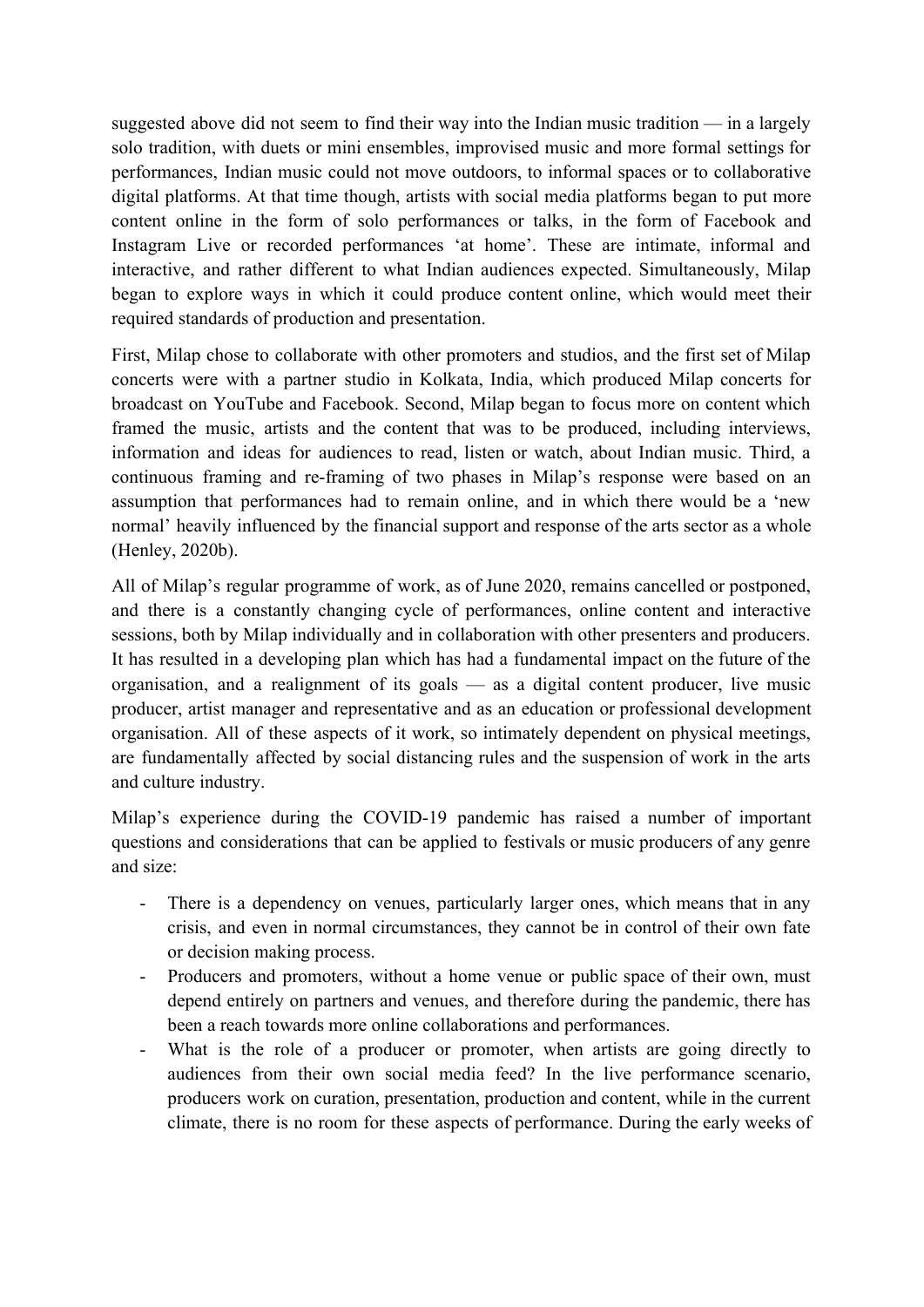the lockdown in the UK and India, Milap found a large number of performances on social media, and questioned its own role in the presentation of performances.

In summary, it has found its role and business plan changing and evolving all the time, from an emphasis on survival, to creativity in a crisis, from competition to collaboration and from an emphasis on short-term outlooks for 2020 only, to a longer 10 year response to the time beyond the pandemic.

## **5. Recovery and What's Next**

During May and June 2020, producers and musicians began to predict what 'the new normal' might be, and how we return to theatres and concert halls in the future. It began with discussions in the blogs of Arts Council England, in comments from representative bodies like UK Music (Radcliffe, 2020) and from the observation of the opening up of the leisure and tourism industry. A 'Government Roadmap' to open UK arts venues was published to help guide the music and other arts industries towards reopening, but it was also criticised for not providing enough detail and future planning (Wiegand, 2020).

The main emphasis was on how the live music industry would survive while the virus was still in circulation, and would therefore require social distancing rules to remain in place, and protection for staff and promoters in the industry. In addition, it was difficult to accurately predict audience trends. With the onset of the pandemic, artists and audiences had a much more direct relationship, via social media and platforms like TikTok which were changing the way people interacted with celebrities. Concerts and online performances were constantly adapting, and may have changed forever.

Milap, for instance, is considering a considerable change to its business plan and producing much more content online, while changing its office and staff structure too. Many businesses, without the security of public funding support, are contemplating closure or serious downsizing.

Whatever comes to pass, it has generally been agreed that financial stimulus from the government is required to stimulate the sector, and any recovery will likely require major intervention or a change in the behaviour of producers, artists and audiences (Crowcroft 2020).

Some artists and producers, in Milap for instance, are considering entirely new formats for their work, to cater to an audience that may not attend live performances like they did before, but, at the same time do not have the same appetite for online video or audio performances.

Milap's research for its own recovery and post-COVID world include the following options:

- 1. Socially distanced, smaller scale performances (Hamer, 2020).
- 2. Online production of all content.
- 3. Performances in unusual, outdoor and open spaces.
- 4. Change in repertoire.
- 5. Changes in the revenue making model.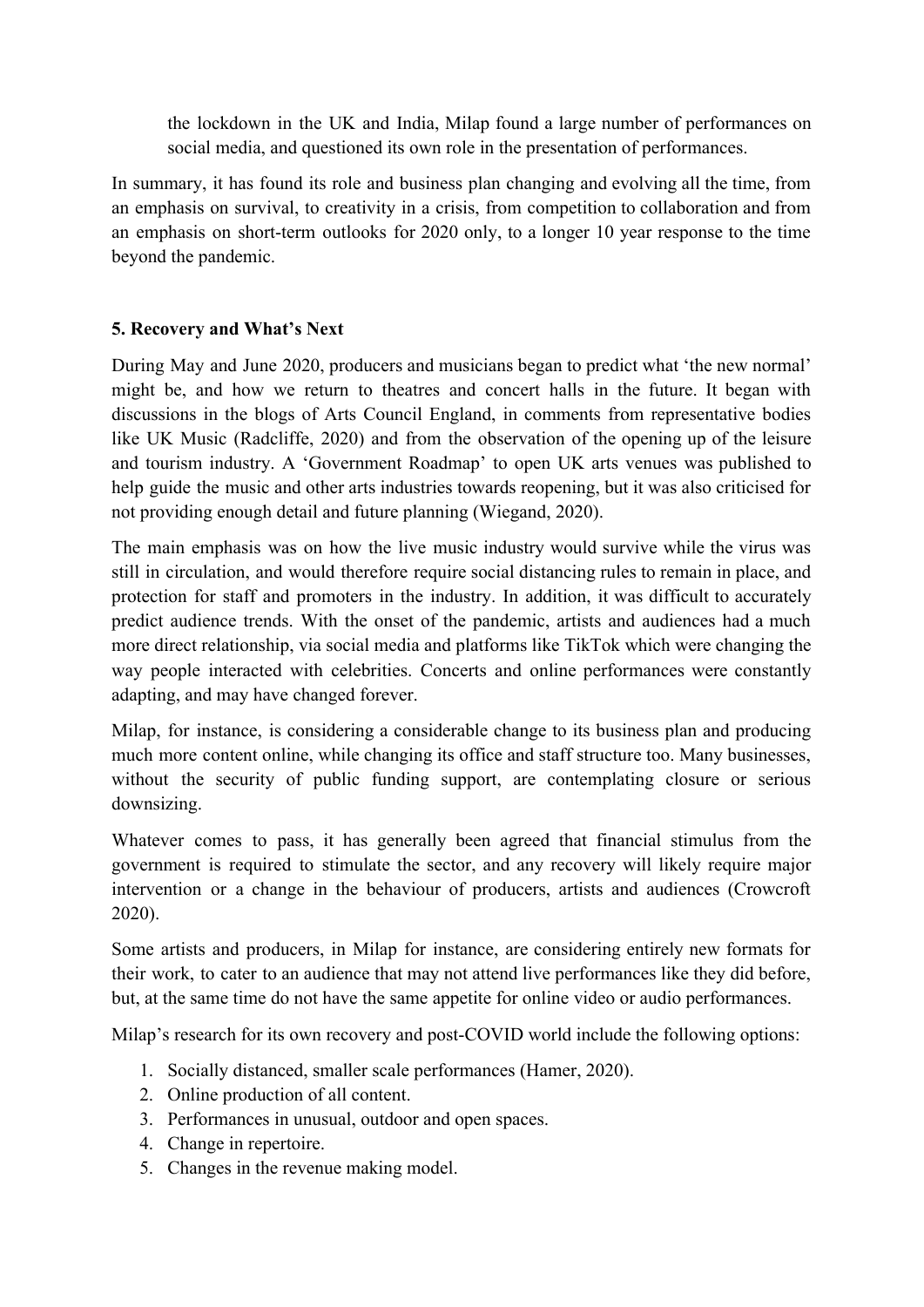While it is impossible to predict how the sector might respond as a whole, some clues from leadership organisations like Arts Council England and UK Music, coupled with the evidence of where emergency funding measures and funds have been allocated, suggest that artists, creativity and imaginative responses which focus on sustainability, will be prioritised.

## **6. Conclusion**

The lockdown and the coronavirus pandemic have pushed the music industry and its artists into a crisis that has brought about major innovations in performance, presentation and technology. Responses appear to have been instinctive and rooted in a need to connect to people and communities. Social distancing, a key characteristic of the pandemic, therefore, is being challenged by artists and producers, as they look to overcome the challenge with innovation. Furthermore, the documentation of innovative performance which we have portrayed as the Lockdown Performance Movement have left a significant footprint in history which must be acknowledged.

We have also found that three distinct phases have characterised the crisis and their response of the music sector: first, the response to the crisis, as musicians continued to share performances and teaching online to keep their audiences engaged; second, organisations and producers began to map a route out of the crisis, and predict a future beyond the pandemic; and finally, we appear to have entered the third phase, in which the sector makes tentative steps to reopen.

Already it is clear that changes are required for music to survive the continued lockdown, and for us to see that the emphasis on digital platforms is sustained. For instance, the pandemic has attracted investments to video conferencing technology and faster connectivity (i.e. 5G) is being introduced. With less latency issues and closer real-time interaction, platforms for virtual rehearsing, online jamming and live performance will be improved in the near-future.

Even today, it seems like innovations of the past few months, from around the creative industries and social life in general, have influenced the way in which music is shaped in the future. The 'new normal' will contain both elements of past traditions, and new innovations which have been invented very recently, and both will likely combine to create a very new scenario in the future.

## **References**

Asprou, H. (2020) Self-isolating choirs and orchestras are performing powerful at-home concerts during coronavirus outbreak. Classic FM. 11th May 2020. Available at: [https://www.classicfm.com/music-news/coronavirus/self-isolating-choirs-orchestras-perform](https://www.classicfm.com/music-news/coronavirus/self-isolating-choirs-orchestras-perform-concerts/)[concerts/](https://www.classicfm.com/music-news/coronavirus/self-isolating-choirs-orchestras-perform-concerts/)

Bakare, L (2020) Covid-19 prompts all major British theatres to close doors. 16th March 2020. Available at:

[https://www.theguardian.com/world/2020/mar/16/covid-19-prompts-more-cultural-institution](https://www.theguardian.com/world/2020/mar/16/covid-19-prompts-more-cultural-institutions-to-shut-doors) [s-to-shut-doors](https://www.theguardian.com/world/2020/mar/16/covid-19-prompts-more-cultural-institutions-to-shut-doors)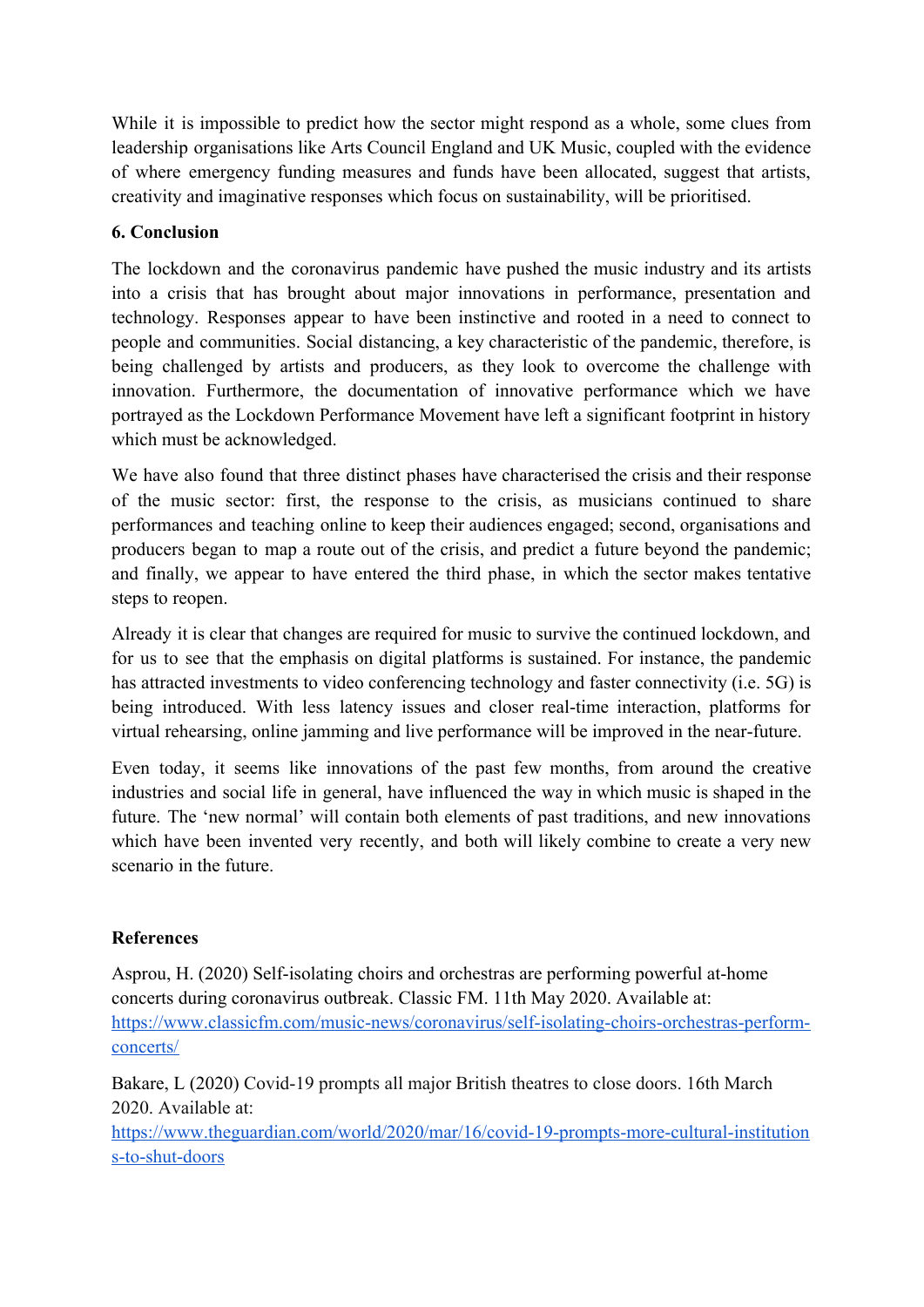BBC News (2020a) Coronavirus: How Covid-19 could affect your festival plans this summer. 13th March 2020. Available at:<https://www.bbc.co.uk/news/newsbeat-51814216>

BBC News (2020b) Coronavirus: Meet the socially-distanced street orchestra. 23rd April 2020. Available at:

[https://www.bbc.co.uk/news/av/uk-wales-52396975/coronavirus-meet-the-socially-distanced](https://www.bbc.co.uk/news/av/uk-wales-52396975/coronavirus-meet-the-socially-distanced-street-orchestra)[street-orchestra](https://www.bbc.co.uk/news/av/uk-wales-52396975/coronavirus-meet-the-socially-distanced-street-orchestra)

Crowcroft, O. (2020) Life after lockdown: Will live music survive a post-coronavirus world? Euronews. 14th May 2020. Available at:

[https://www.euronews.com/2020/04/25/life-after-lockdown-will-live-music-survive-a-post-c](https://www.euronews.com/2020/04/25/life-after-lockdown-will-live-music-survive-a-post-coronavirus-world) [oronavirus-world](https://www.euronews.com/2020/04/25/life-after-lockdown-will-live-music-survive-a-post-coronavirus-world)

Goodman, A. (2020) Milap bring the world of Indian music and dance to the masses during lockdown. Urbanista Magazine. 6th June 2020. Available at:

[https://urbanistamagazine.uk/milap-bring-the-world-of-indian-music-and-dance-to-the-masse](https://urbanistamagazine.uk/milap-bring-the-world-of-indian-music-and-dance-to-the-masses-during-lockdown/) [s-during-lockdown/](https://urbanistamagazine.uk/milap-bring-the-world-of-indian-music-and-dance-to-the-masses-during-lockdown/)

Hall, L. (2020) Coronavirus: Residents across Italy sing from windows and balconies to boost lockdown morale. Independent. 13th March 2020. Available at:

[https://www.independent.co.uk/news/world/europe/coronavirus-italy-singing-video-balcony](https://www.independent.co.uk/news/world/europe/coronavirus-italy-singing-video-balcony-streets-lockdown-siena-florence-naples-turin-a9401786.html)[streets-lockdown-siena-florence-naples-turin-a9401786.html](https://www.independent.co.uk/news/world/europe/coronavirus-italy-singing-video-balcony-streets-lockdown-siena-florence-naples-turin-a9401786.html)

Hamer, S. (2020) Masquerade: Vienna State Opera reopens with 100 guests allowed at one concert. Classic FM online. 10th June 2020. Available at:

[https://www.classicfm.com/music-news/coronavirus/vienna-state-opera-reopens-100-audienc](https://www.classicfm.com/music-news/coronavirus/vienna-state-opera-reopens-100-audience-members/) [e-members/](https://www.classicfm.com/music-news/coronavirus/vienna-state-opera-reopens-100-audience-members/)

Henley, D. (2020) Responding to the Covid19 emergency. Arts Council England. 31st March 2020. Available at: <https://www.artscouncil.org.uk/blog/responding-covid19-emergency>

Henley, D. (2020b) What Comes Next? Arts Council England. 22nd May 2020. Available at: https://www.artscouncil.org.uk/blog/what-comes-next

Hunter-Tilney, L. (2020) Lockdown launches a stream of live concerts. Financial Times. 15th April 2020. Available at:

<https://www.ft.com/content/c26e8bae-7e43-11ea-82f6-150830b3b99a>

Iqbal, N. (2020) Don't stand so close: how live music has changed its tune in lockdown. The Guardian. 16th May 2020. Available at:

[https://www.theguardian.com/music/2020/may/16/dont-stand-so-close-how-live-music-has-c](https://www.theguardian.com/music/2020/may/16/dont-stand-so-close-how-live-music-has-changed-its-tune-in-lockdown) [hanged-its-tune-in-lockdown](https://www.theguardian.com/music/2020/may/16/dont-stand-so-close-how-live-music-has-changed-its-tune-in-lockdown)

Khaimova, S. (2019) A Brief History of How Instagram's Business Features Have Evolved. Perfect Search. 13th March 2019. Available at: [https://www.perfectsearchmedia.com/blog/brief-history-how-instagram%E2%80%99s-busine](https://www.perfectsearchmedia.com/blog/brief-history-how-instagram%E2%80%99s-business-features-have-evolved) [ss-features-have-evolved](https://www.perfectsearchmedia.com/blog/brief-history-how-instagram%E2%80%99s-business-features-have-evolved)

Milapfest (n.d.) About us. Available at:<https://www.milapfest.com/home/aboutus/>